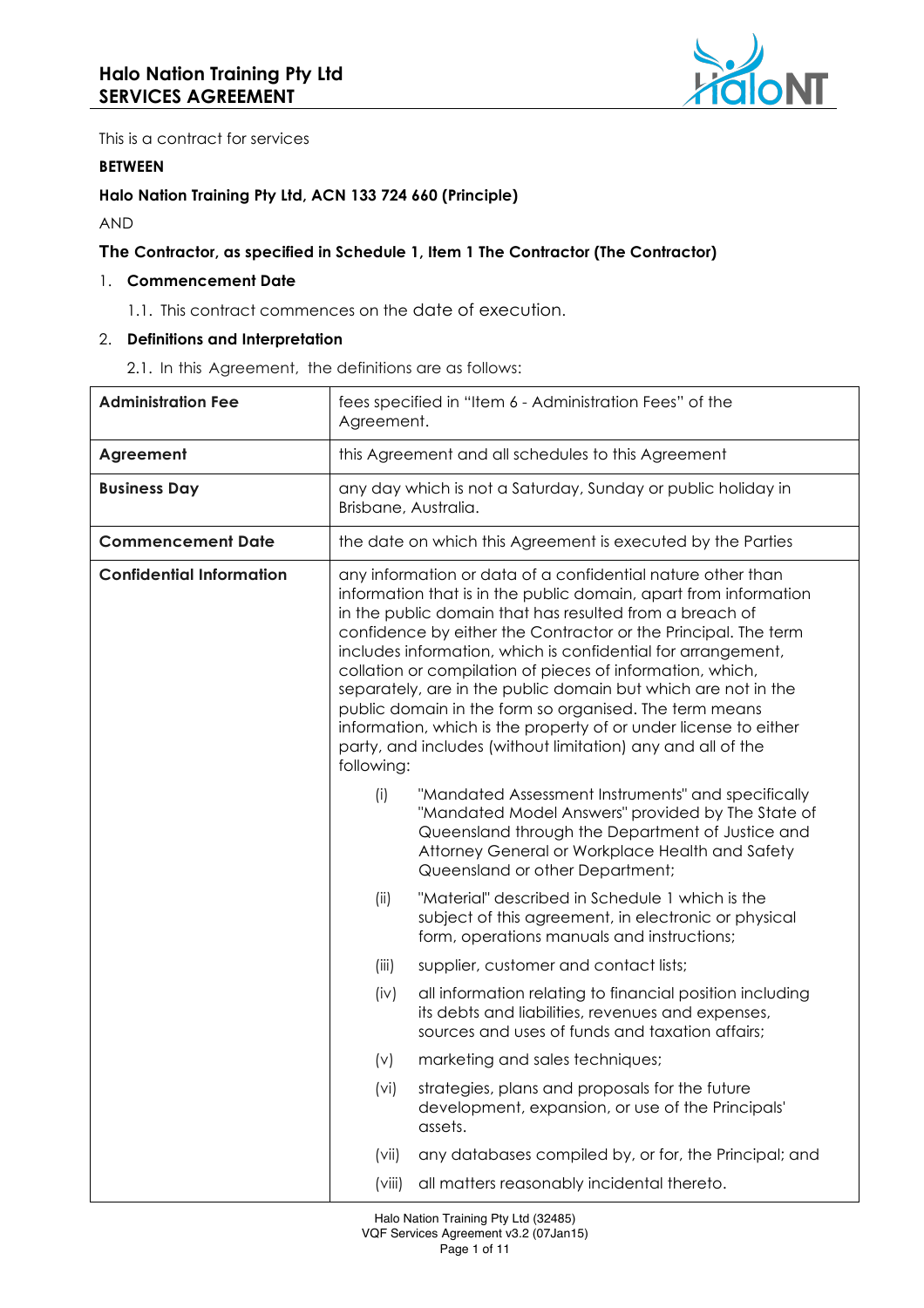

| <b>GST</b>                                    | goods and services tax payable under A New tax System<br>(Goods and Services tax) Act 1999 (as amended).                                                                                                                   |
|-----------------------------------------------|----------------------------------------------------------------------------------------------------------------------------------------------------------------------------------------------------------------------------|
| <b>Intellectual Property</b><br><b>Rights</b> | copyright, trade mark, design, patent, semiconductor or circuit<br>layout rights; trade or other proprietary rights, or any rights to<br>registration of such rights created before, on or after the<br>Commencement Date. |
| <b>Partnership Agreement</b>                  | the document under VQF definitions, defining the responsibilities<br>of The Principal and Contractor                                                                                                                       |
| <b>Premises</b>                               | both physical premises and virtual premises                                                                                                                                                                                |
| <b>Schedule</b>                               | the schedule to this Agreement                                                                                                                                                                                             |
| <b>Services</b>                               | the delivery of training and/or assessment to VQF standards by<br>using the Principals Registered Training Organisation<br>management systems.                                                                             |
| <b>VQF</b>                                    | V(ocational) E(ducation) T(raining) Quality Framework                                                                                                                                                                      |

## 2.2. In this Agreement:

- 2.2.1. headings are inserted for convenience only and do not affect the interpretation of this Agreement;
- 2.2.2. words importing the singular include the plural and vice versa;
- 2.2.3. a word importing a gender includes the other gender;
- 2.2.4. a reference to a person includes all individuals, a partnership, a body corporate, a joint venture, an association (whether incorporated or not), a government and a government authority or agency;
- 2.2.5. a reference to a party or a person includes the party's or the person's executors, legal personal representatives, successors, transferees and assigns;
- 2.2.6. a reference to a part, clause or party is a reference to a part or clause of, or a party to, this Agreement;
- 2.2.7. a reference to this Agreement includes the recitals and any schedules or attachments to this Agreement;
- 2.2.8. a reference to legislation includes any statutory modification or replacement and any subordinate or delegated legislation issued under such legislation;
- 2.2.9. if the day on which anything is to be done is not a Business Day it shall be done on the next Business Day; and
- 2.2.10. a reference to "\$" or dollars means Australian dollars and a reference to payment means payment in Australian dollars

### 3. **Appointment**

- 3.1. The Principal appoints the Contractor to provide the Services.
- 3.2. The commencement date and term of the appointment are set out in Schedule I, Item 2.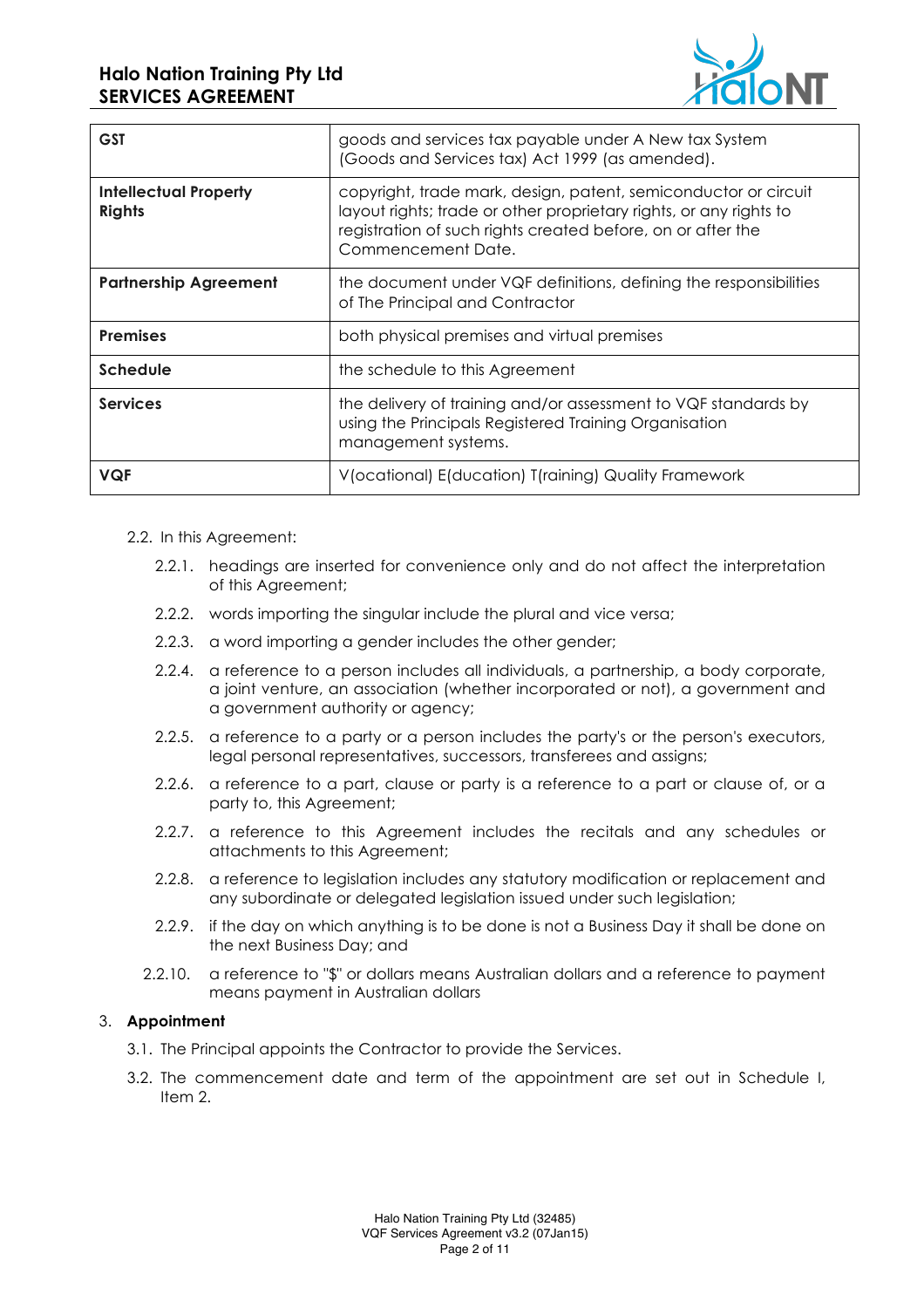

## 4. **Services**

- 4.1. The Contractor must:
	- 4.1.1.perform training and assessment services for units and courses detailed in Schedule 1 Item 2 in a professional and competent manner; and
	- 4.1.2.act in the best interests of and in accordance with the reasonable directions of the Principal.
- 4.2. As part of providing the Services, the Contractor must provide the equipment required to deliver and assess all assessments, including mandated assessments, as described in the requirements for the assessments.
- 4.3. The Contractor must provide the Services principally at agreed locations that will be notified in writing to the Principle. The Principle has the right to reject any location for any reason.
- 4.4. The Contractor must report to The Principal's representative specified in Schedule 1, Item 5. This person may be changed from time to time by The Principal.
- 4.5. High Risk Work
	- 4.5.1. The Contractor agrees to deliver the High Risk Work services in accordance with any and all provisions and requirements as imposed by state or other government regulations in relation to High Risk Work licensing.
	- 4.5.2. The Contractor agrees to provide to the Principle with any and all evidence of trainer or assessor currency including logbooks, letters or other evidence.
	- 4.5.3. The Contractor agrees that Assessors will be aligned with the Principal and accredited by the Health and Safety office in the jurisdiction of work. The parties acknowledge that the aligned and nominated Trainers and Assessors may be changed from time to time, however such changes must be agreed to in writing by the Principal and the Contractor and must be documented and meet the requirements of the VQF as set out in Schedule 2.

# 5. **Administration Fee**

- 5.1. The Contractor must pay the Administration Fee to the Principal.
- 5.2. The Administration Fee shall be paid:
	- 5.2.1. Prior to issuance of any Awards (e.g. Statement of Attainment);
	- 5.2.2. Within 7 days of issue of invoice; and
	- 5.2.3. by way of direct deposit into The Principal's nominated bank account, the details of which will be notified to the Contractor.

### 6. **The Principal's obligations**

- 6.1. During the course of this agreement the Principal will regularly audit the Contractor to ensure compliance with the Registered Training Organisation Partnership Agreement and ensure quality assurance.
- 6.2. The Principal will provide to the Contractor all of the necessary training and assessment material in soft copy to enable the Contractor to deliver the services under this agreement in accordance with the VQF and administrative and compliance practices adopted by RTO's.
- 6.3. It is the Principal's responsibility to ensure that the Principal is compliant with elements and conditions of the continuing registration.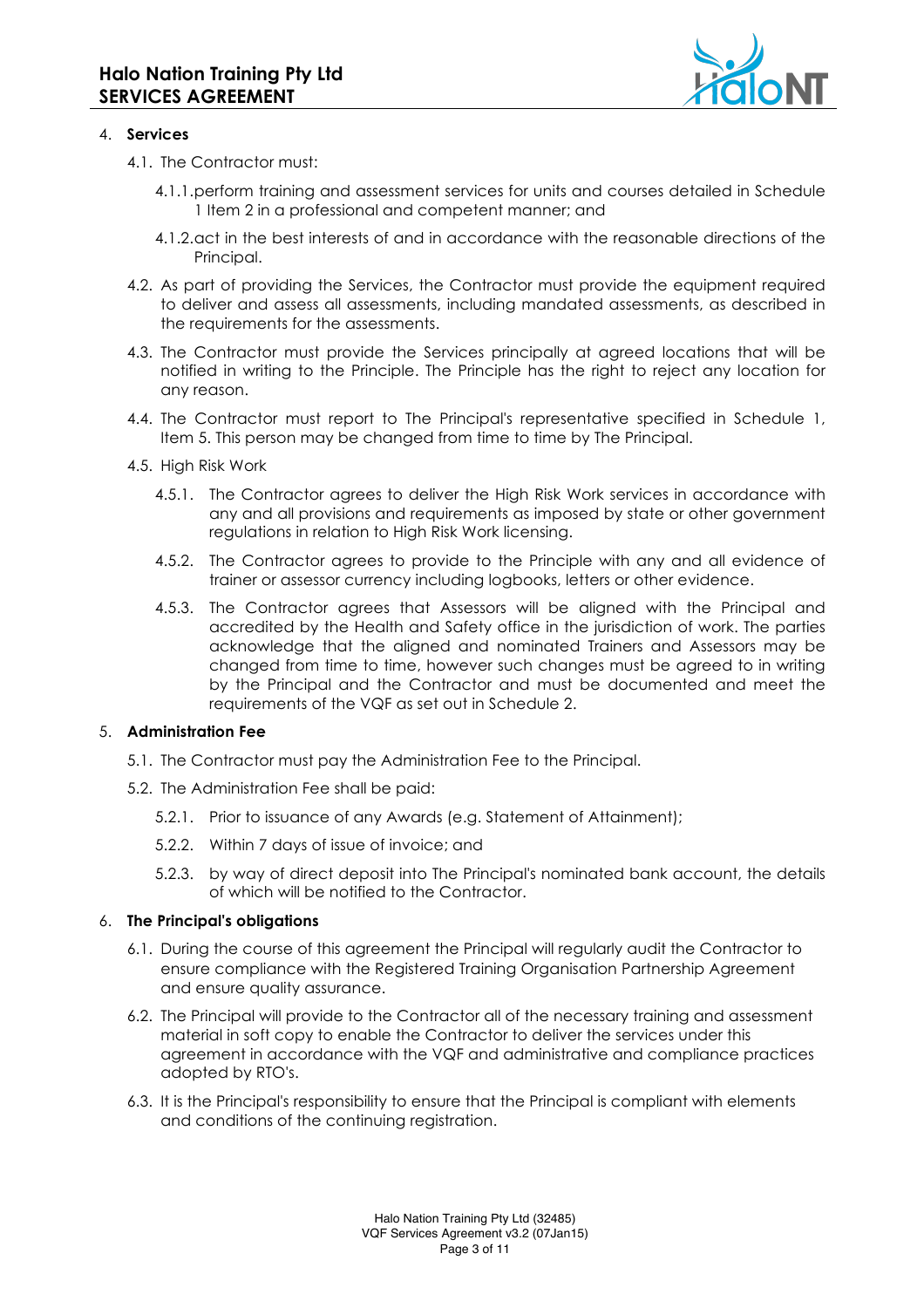

- 6.4. The Principal will ensure the courses and services provided under this agreement are compliant with VQF requirements are set out in Schedule 2.
- 6.5. The Principal may vary the Course codes and titles and Unit of Competency codes and titles to satisfy transitional requirements as specified by VQF. Such amendments will be notified at training.gov.au (RTO 32485).

#### 7. **Staffing, health and safety**

- 7.1. The Contractor is responsible for paying its employees their wages, superannuation, long service, annual and sick leave entitlements and all other employee entitlements.
- 7.2. The Contractor shall ensure its employees and subcontractors comply with:
	- 7.2.1. all applicable laws and regulations relating to safe work practices; and
	- 7.2.2. any site safety management plan or directions given by or on behalf of The Principal in relation to health, safety and environment matters.

#### 8. **Assignment and sub-contracting**

- 8.1. The Contractor must not assign any rights or obligations under this Agreement without the Principal's prior written consent.
- 8.2. The Contractor may sub-contract the performance of the Services provided it obtains the Principal's prior written consent.

## 9. **Insurance**

- 9.1. The Contractor must effect and maintain the following insurance cover during the term of this Agreement:
	- 9.1.1. Public liability cover for at least \$10 million for any one occurrence;
	- 9.1.2. Workers' compensation insurance; and
	- 9.1.3. Any other insurance cover required, in writing, by the Principal.
- 9.2. The Contractor must provide evidence of its insurance cover to the Principal annually, or upon recertification or extension of this agreement..

#### 10. **Indemnity**

- 10.1. The Contractor indemnifies the Principal from and against all claims, expenses or damages incurred by the Principal as a result of:
	- 10.1.1. any breach of this Agreement; or
	- 10.1.2. any negligent or wilful act or omission by the Contractor, its employees, subcontractors and agents.
- 10.2. This indemnity survives termination of this Agreement.

### 11. **Confidentiality**

- 11.1. The Contractor must keep confidential any information the Contractor acquires, peruses or develops during the course of the Contractors' appointment under this Agreement including, but not limited to, information which relates to the business operations of the Principal or any of its associated entities. The Contractor shall not disclose any such information to any other party without the Principals' consent.
- 11.2. No document, item or thing containing any Confidential Information, including without limitation, documents, notes, files, records, computer files or similar materials (except in the ordinary course of providing the Services for the Principal) may be removed from the Principals' premises without its permission.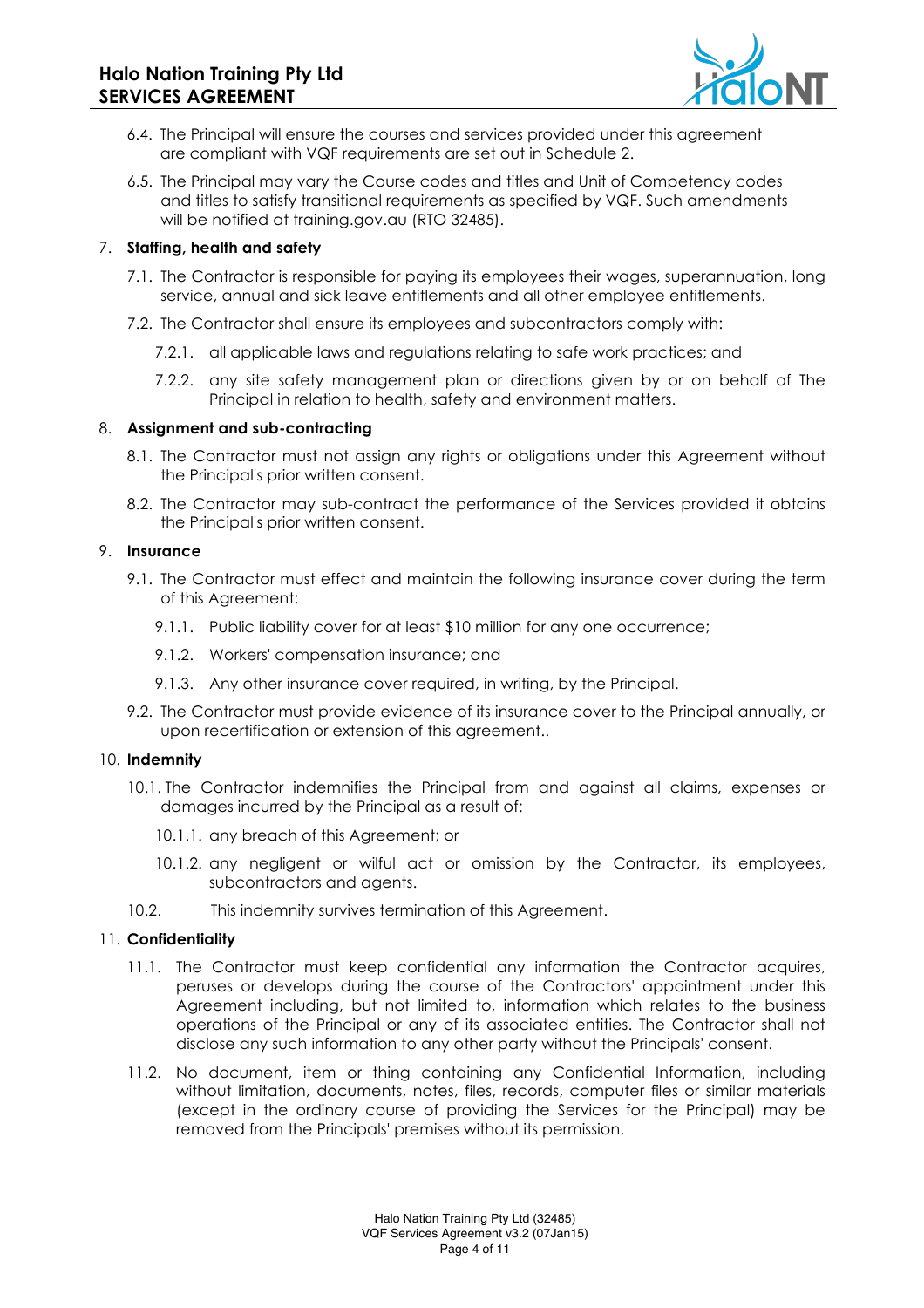

- 11.3. Confidential Information may not be disclosed to anyone, except where required for the purpose of providing the Services. The Contractor must not disclose any Confidential Information, purposefully or inadvertently (through casual conversation), to any unauthorised person inside or outside the Principal.
- 11.4. The Contractor will not reveal any Confidential Information or material obtained in the course of providing the Services about any customer, supplier, associate or employee of The Principal, or use the Confidential Information in a way that is detrimental to the Principal's interests.
- 11.5. Without limiting the operation of any other clause in this Agreement, the Contractor acknowledges that a breach of this clause is grounds for termination of this Agreement. In circumstances where a breach of this clause results in actual or potential loss to the Principal, the Contractor may be subject to court action to restrain the disclosure of the Confidential Information and/or a claim for damages.

### 12. **VQF Compliance**

- 12.1. The Contractor is delivering nationally recognised training and assessment services on the Principals behalf. It is the Principal's responsibility to ensure that the contractor delivering training and/or assessment services complies with all aspects of the VQF Essential Standards for Registration.
- 12.2. Roles and responsibilities of both parties to ensure compliance with VQF requirements are set out in Schedule 2.
- 12.3. The Principal may end this agreement immediately if the Principal believes that the Contractors actions, or the actions of the Contractors employees, agents or subcontractors, jeopardise the Principals compliance with VQF and AQF as amended from time to time.

#### 13. **The Contractor Responsibilities:**

- 13.1. Compliance with the requirements of Commonwealth and State regulatory authorities with regard to training and assessing activities.
- 13.2. Completion of the VQF Partnership Agreement.
- 13.3. Compliance with current NVR standards and prior to the commencement of training the provision of:
	- 13.3.1. Trainer and assessor current Resumes,
	- 13.3.2. Certified copies of trainer and assessor Certificate IV in Training and Assessment TAE40110, qualification/Statements of Attainment, and relevant licences,
	- 13.3.3. Trainer and assessor vocational competence map, for each qualification/unit they are training or assessing,
	- 13.3.4. Professional development plans for each member of the Contractors' staff and their respective professional development register,
	- 13.3.5. Training and assessment strategies for the Services at the contractors location.
- 13.4. The prompt submission of hard copies of all student enrolment forms, signed class attendance sheets, training and assessment records, site inductions, and student feedback forms.
- 13.5. The Contractor must provide the following equipment/items:
	- 13.5.1. Plant and relevant personal protection equipment as necessary to conduct training and assessment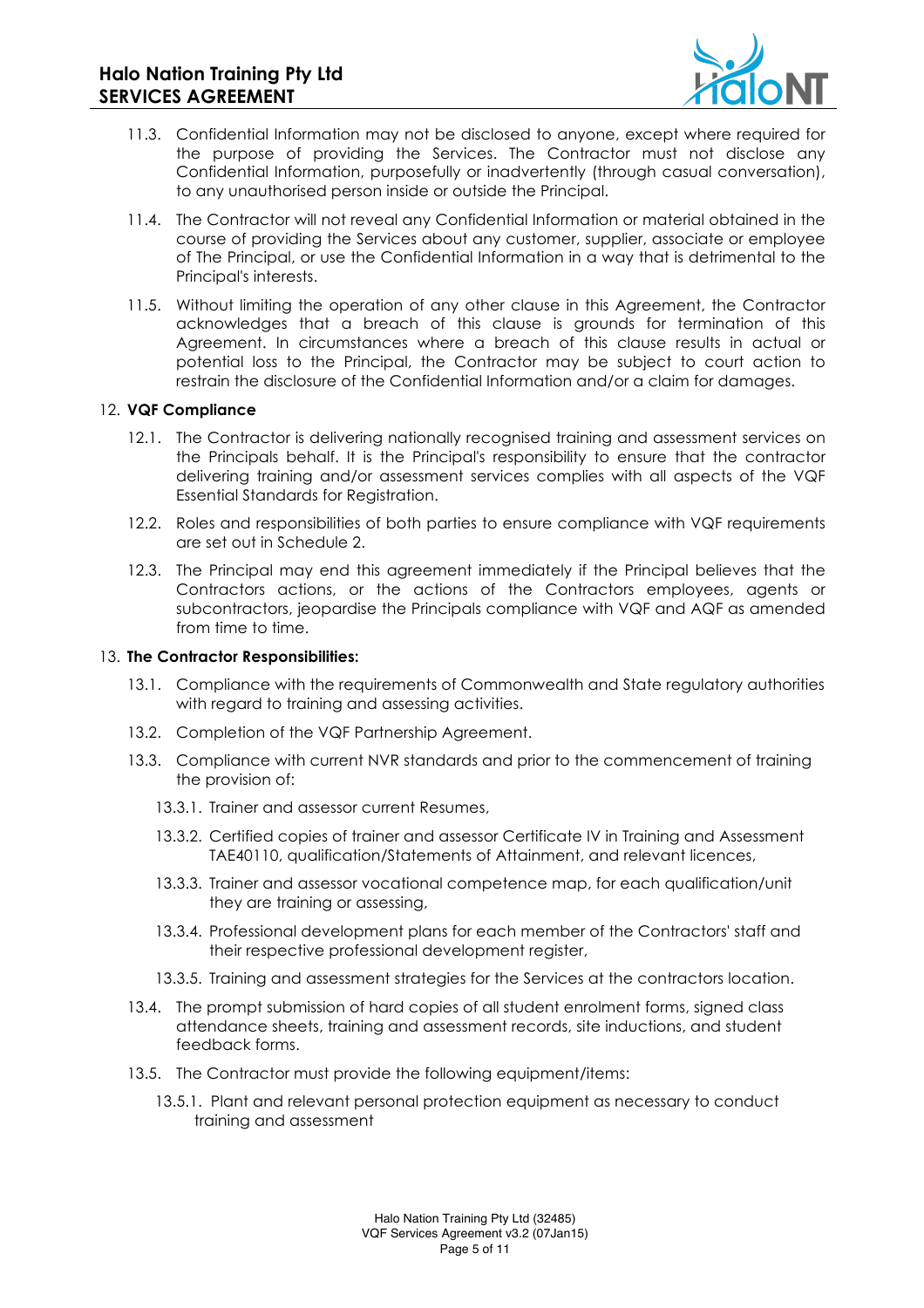

## 14. **Issuing of certification**

- 14.1. The Principal shall issue qualifications and statements of attainment after the receipt of:
	- 14.1.1. Satisfactory evidence of completion,
	- 14.1.2. Payment agreed as due to The Principal,
	- 14.1.3. Any other agreed conditions.

## 15. **Termination**

- 15.1. This Agreement may be terminated:
	- 15.1.1. by either party on giving 28 days written notice of termination to the other party;
	- 15.1.2. if either party fails to rectify a material breach of the terms of this Agreement within 14 days after service of a notice by the other party requiring rectification of the breach; or
	- 15.1.3. upon either party entering into receivership, liquidation or any other form of insolvency administration.

### 16. **Intellectual property**

- 16.1. Where the provision of the Services involves the use of any intellectual property:
	- 16.1.1. if the intellectual property belongs to the Contractor, the Contractor grants to The Principal a non-exclusive license to use that intellectual property during the term of this Agreement; or
	- 16.1.2. if the intellectual property belongs to The Principal, The Principal grants to the Contractor a non-exclusive license to use that intellectual property for the delivery of the Services during the term of this Agreement.

### 17. **GST**

- 17.1. In this clause, words or expressions that are defined in the GST Act have the same meaning in this clause.
- 17.2. The consideration to be paid or provided for a supply made under or in connection with this Agreement includes GST.
- 17.3. Despite any other provision in this Agreement, if GST is imposed on a supply made under or in connection with this agreement then the amount payable in relation to that supply is increased by the amount of the GST, providing a tax invoice is provided to the recipient of the supply.

### 18. **Other matters**

- 18.1. Provisions can be severed
	- 18.1.1. If a provision of this Agreement is illegal or unenforceable then that provision must be severed from this Agreement and the remaining provisions of this Agreement continue in force. If only part of a provision is illegal or unenforceable then this clause applies to that part only.

### 19. **Notices**

- 19.1. A party's address for service is the address shown in this Agreement unless the party has notified the other parties of a new address.
- 19.2. Notices under this Agreement must be given in writing and sent by facsimile, or post or delivered to the address of the recipient.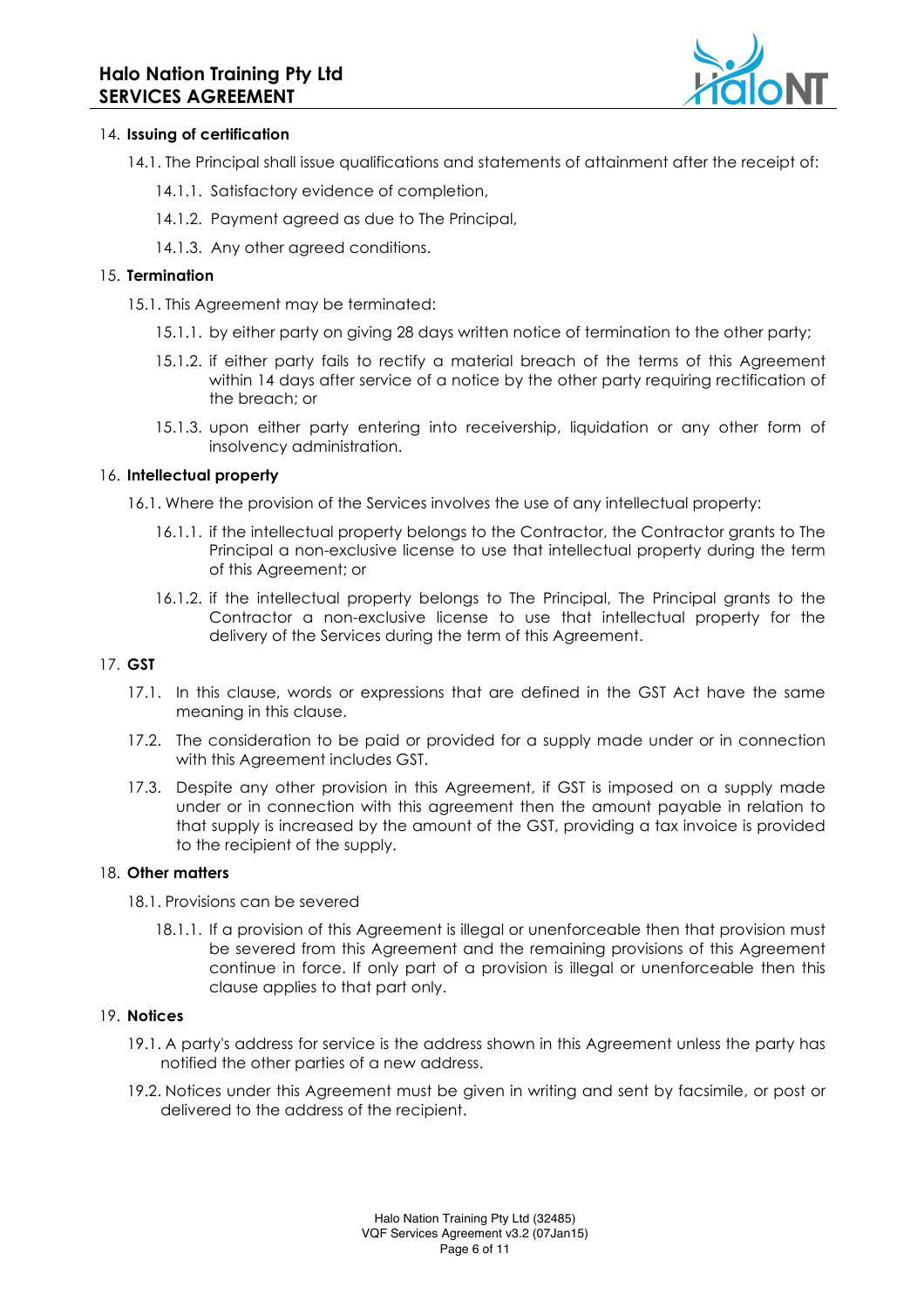

19.3. A notice is taken to be received:

19.3.1. if hand delivered, on delivery; or

19.3.2. if sent by prepaid post, three Business Days after the date of posting.

### 20. **Applicable law**

20.1. The law in force in Queensland, Australia applies to this Agreement.

### 21. **Waiver and variation**

21.1. A provision of or a right under this Agreement may not be waived or varied except in writing signed by whoever is to be bound.

## 22. **Time of the essence**

22.1. Time is of the essence of this Agreement.

## 23. **No partnership**

23.1. Nothing in this Agreement shall be construed so as to operate to place the parties in the relationship of a partnership and it is expressly agreed by the parties that the relationship constituted by the Agreement is not that of a partnership.

## 24. **Dispute resolution**

- 24.1. If a dispute arises between the Contractor and Principal, and the dispute is not resolved within 21 days, the matter shall be referred to a dispute resolution meeting at which The Principal's Chief Operating Officer and a senior representative of the Contractor shall be present.
- 24.2. If the matter remains unresolved after the dispute resolution meeting, it shall be referred for mediation to a mediator agreed by the parties within 7 days or, failing agreement, to a mediator appointed by the President of the Queensland Law Society. The costs of the mediator shall be shared equally between the parties.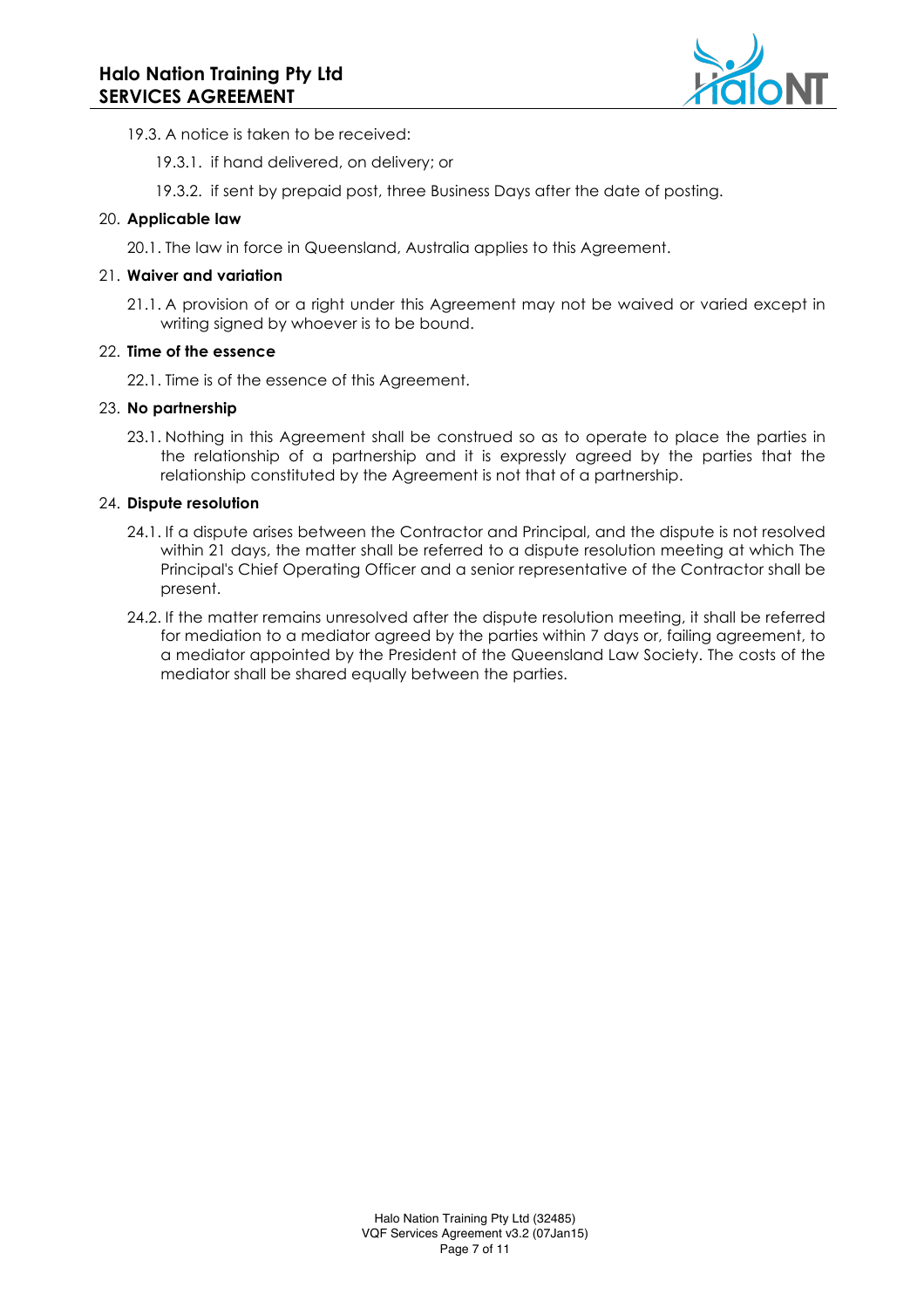

## **Schedule 1**

### *Item 1: The Contractor*

| Legal Name:              |  |
|--------------------------|--|
| <b>Trading Name:</b>     |  |
| ABN:                     |  |
| <b>Physical Address:</b> |  |
| <b>Postal Address:</b>   |  |
| Contact:                 |  |
| Role:                    |  |
| Contact Phone:           |  |
| Mobile:                  |  |
| Email:                   |  |

#### *Item 2: Contract Date*

This Agreement will commence on the date of execution as a deed.

| <b>Expiration date:</b> | December, 2015 |
|-------------------------|----------------|
|-------------------------|----------------|

#### *Item3: Services*

Refer to training.gov.au (RTO 32485) for a current listing of scope for HaloNT. This listing should be attached to this agreement as a baseline for delivery for this agreement.

### *Item 4: The main locations for providing the Services:*

#### *Item 5: The Principal*

| Name:     | Halo Nation Training Pty Ltd                  |
|-----------|-----------------------------------------------|
| ABN:      | 87 133 724 660                                |
| Physical: | 8 Alex Fisher Drive, BURLEIGH HEADS, QLD 4220 |
| Postal:   | PO Box 2989, BURLEIGH HEADS, QLD 4220         |
| Contact:  | Evelyn Byrne                                  |
| Role:     | Office Administrator                          |
| Ph:       | 1300 HALONT (1300 425 668)                    |
| Email:    | evelyn@halont.edu.au                          |

#### **Item 6: Administration Fees**

Invoices issued by the Principal to the Contractor upon receipt of materials requiring processing (i.e. training and assessment materials requiring issuance of Award - e.g. Statement of Attainment).

All fees are per student for service (GST inclusive), and are subject to the receipt of a group of requests received by HaloNT for processing at the same time.

Halo Nation Training Pty Ltd (32485) VQF Services Agreement v3.2 (07Jan15) Page 8 of 11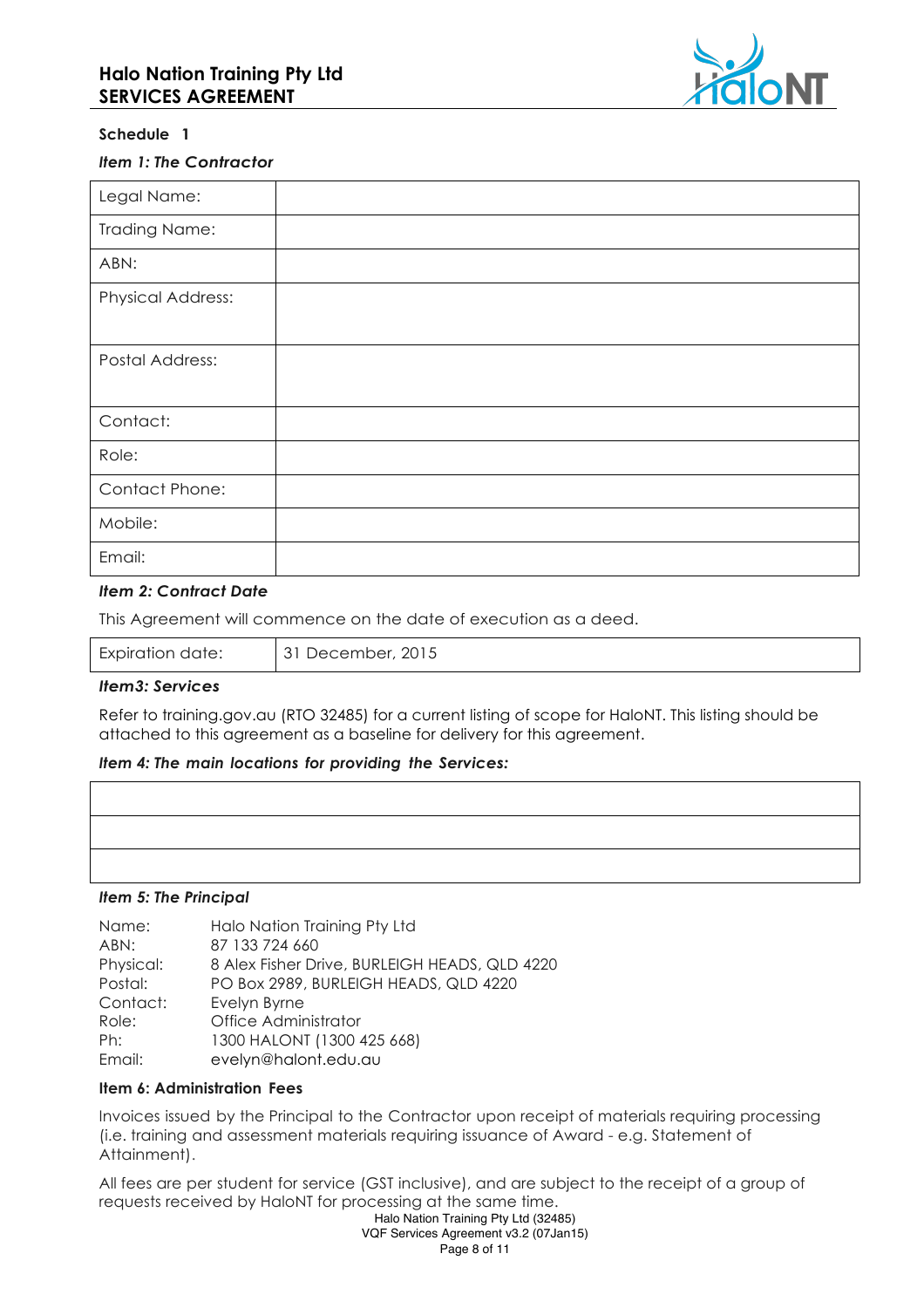

## **Statement of Attainment**

| Administration                                                                                             | $1 - 10$ Students | $11 +$ Students |
|------------------------------------------------------------------------------------------------------------|-------------------|-----------------|
| Non-accredited single unit (incl. Working at Heights, Confined<br>Space, Dangerous Goods, Manual Handling) | 85.00 ea          | 75.00 ea        |
| Accredited unit (incl. Forklift, EWP, Dogging, Rigging,<br>Scaffolding, Crane, etc)                        | 135.00 ea         | 110.00 ea       |
| Completed Course (incl. multiple units combined in a single<br>accreditation e.g. Standard 11)             | $225.00$ ea       | 185.00 ea       |
| Completed Certificate (e.g. Cert IV in TAE, or Cert IV in Frontline<br>Management)                         | 225.00 ea         | 185.00 ea       |
| <b>Statement of Attendance</b>                                                                             |                   |                 |
| Administration                                                                                             | 85.00 ea          |                 |
| <b>Verification of Currency</b>                                                                            |                   |                 |
| Outside assessor                                                                                           | 85.00 ea          |                 |
| <b>HaloNT Assessor</b>                                                                                     | 265.00 ea         |                 |
| <b>Pocket cards</b>                                                                                        |                   |                 |
| Laminated                                                                                                  | 10.00 ea          |                 |
| Credit card type                                                                                           | $10.00$ ea        |                 |
| <b>Non accredited courses</b>                                                                              |                   |                 |
| Administration<br>50.00 ea                                                                                 |                   |                 |
| <b>Other Items</b>                                                                                         |                   |                 |
| Trainee Materials (Printed) - incl. workbooks, logbooks and<br>ancillary resource materials                | 25.00 per set     |                 |

## *Schedule 2 - VQF Compliance*

The Contractor must provide to The Principal any information reasonably requested by us to ensure the Principal's compliance with VQF requirements. This may include, but not be limited to, the following:

| <b>Contractor responsibilities</b>                                                                                       | Evidence                                                                                                    |
|--------------------------------------------------------------------------------------------------------------------------|-------------------------------------------------------------------------------------------------------------|
| <b>Training and assessment</b>                                                                                           |                                                                                                             |
| Ensure quality of training and assessment services                                                                       | Training and assessment strategies that are<br>validated with input from industry, where<br>appropriate     |
| Ensure staff, facilities and equipment in training<br>and assessment strategies are being used as<br>stated              | • Trainer/assessor observation report                                                                       |
| Ensure trainers/assessors have necessary training<br>and assessment competencies and relevant<br>vocational competencies | For each trainer/assessor:<br>• Certified copies of qualifications<br>Completed vocational competence chart |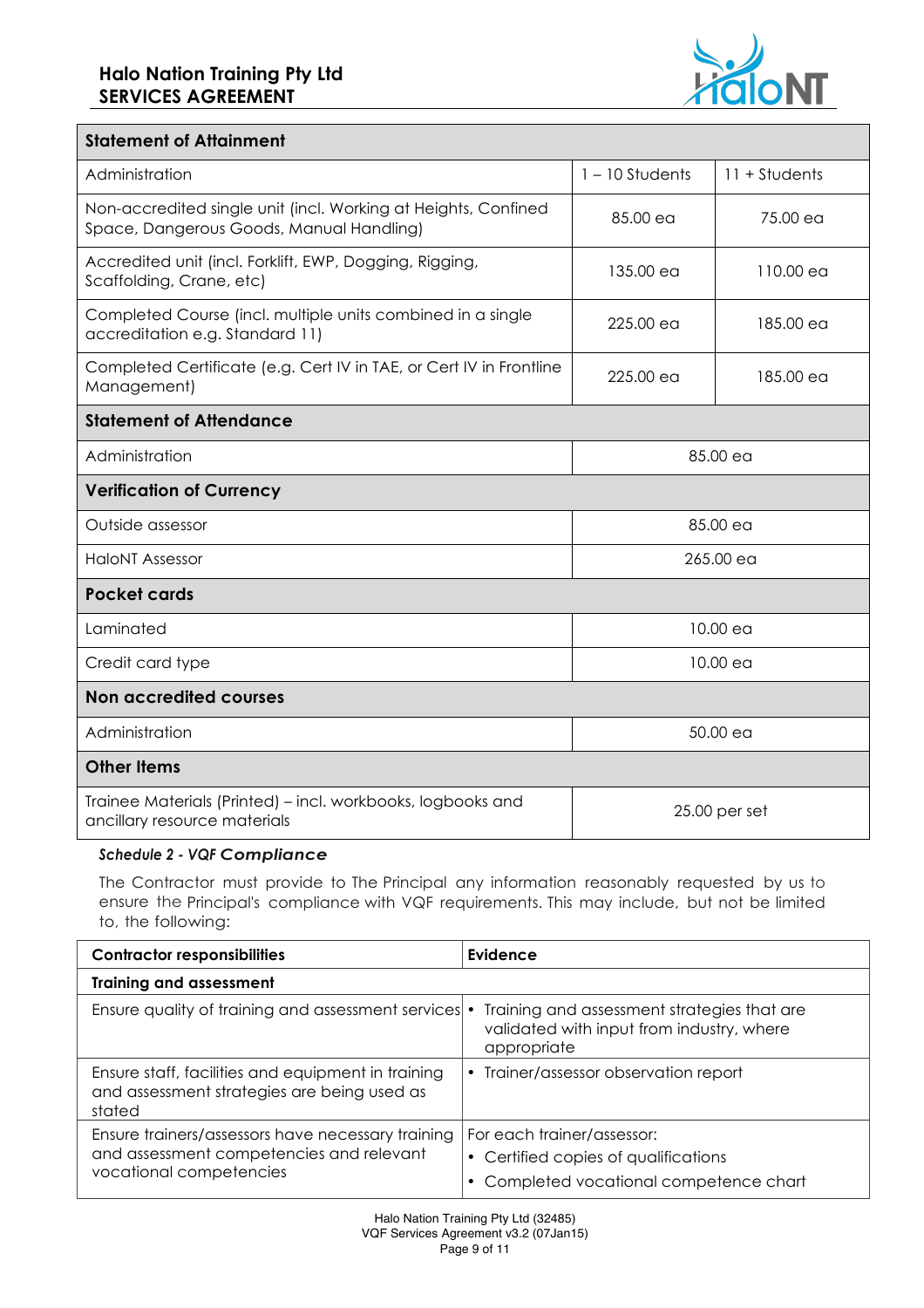# **Halo Nation Training Pty Ltd SERVICES AGREEMENT**



| Ensure trainers/assessors continuously develop<br>their competencies                                                                                                                 | • For each trainer/assessor:<br>• Annual professional development record                                 |
|--------------------------------------------------------------------------------------------------------------------------------------------------------------------------------------|----------------------------------------------------------------------------------------------------------|
| Ensure assessment tools are valid, reliable,<br>flexible and fair and assessment, including RPL, is<br>being conducted appropriately                                                 | • Assessment validation report<br>• Assessment moderation report<br>• Completed assessment items/reports |
| <b>Client services</b>                                                                                                                                                               |                                                                                                          |
| Provide potential clients with relevant and<br>sufficient information about the qualification/unit<br>prior to enrolment                                                             | • Marketing material, including website information                                                      |
| Engage workplace personnel in delivery and<br>monitoring of training and assessment, if<br>appropriate to program                                                                    | • Completed workplace personnel feedback survey                                                          |
| Have a fair complaints and appeals process                                                                                                                                           | • Written complaints and appeals process                                                                 |
|                                                                                                                                                                                      | Example of process being followed, if available                                                          |
| Provide appropriate support services to learners                                                                                                                                     | • Stated support services available                                                                      |
| Gain feedback from clients at end of program                                                                                                                                         | • Completed learner/employer feedback surveys                                                            |
| Hold public liability insurance for the term of this<br>agreement                                                                                                                    | • Current certificate of public liability insurance                                                      |
| <b>Records management</b>                                                                                                                                                            |                                                                                                          |
| Manage records systematically                                                                                                                                                        | • Information is collected, stored and accessed as<br>set out in written process                         |
|                                                                                                                                                                                      | Data is backed up                                                                                        |
|                                                                                                                                                                                      | Staff apply the records management process<br>$\bullet$                                                  |
| Provide competency completion data at end of<br>program/year                                                                                                                         | • Collated data                                                                                          |
| <b>Continuous improvement</b>                                                                                                                                                        |                                                                                                          |
| Make changes from time to time that improve<br>the Contractors training and assessment services,<br>the Contractors client service and the<br>Contractors records management systems | • Examples of changes that improve operations                                                            |

# **Monitoring**

The Principal is obliged to monitor this agreement to ensure that services being provided comply with VQF standards. Therefore, the Principal may:

- visit the Contractors premises to sight evidence
- take photocopies that become part of the Principals own records
- request information be sent to us.

### **Partnering**

The Principal is keen to work with you to ensure good outcomes for both parties and may ask you to be involved in validation and/or professional development activities.